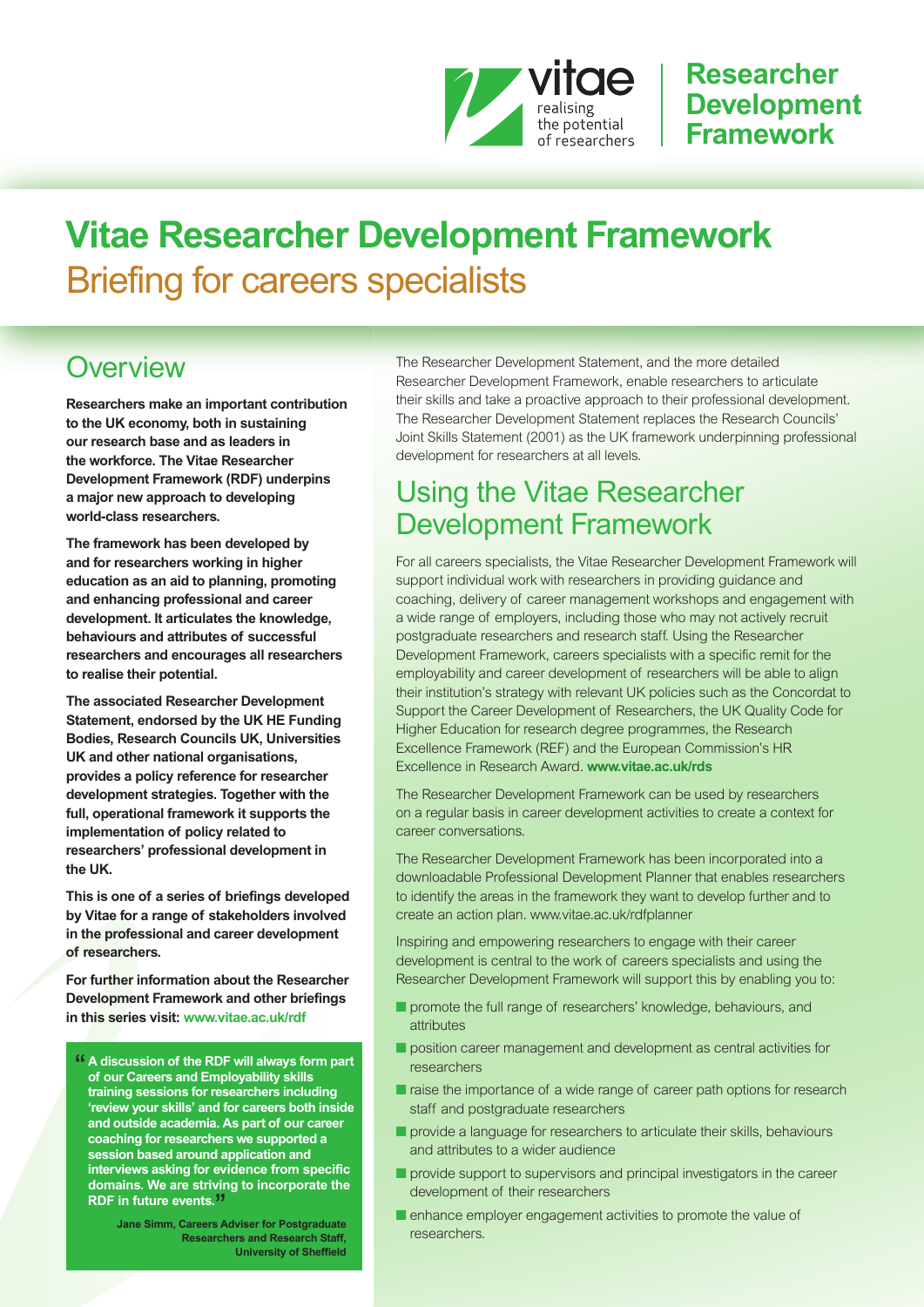# **Background**

The Vitae Researcher Development Framework and Researcher Development Statement underpin policies for supporting the professional and career development of researchers. Institution-wide implementation of the Concordat to Support the Career Development of Researchers, the UK Quality Code for Higher Education for research degree programmes and the Roberts recommendations for postgraduate researchers and research staff are enhanced and strengthened by use of the Researcher Development Framework and Statement.

# **Structure**

- **■** The Researcher Development Framework and Statement were created through interviews with researchers and empirical data, leading to the identification of the characteristics of excellent researchers
- Characteristics, expressed in the framework as 'descriptors', are structured into four domains and twelve sub-domains, encompassing the knowledge, intellectual abilities, techniques and professional standards to do research, as well as the personal qualities, knowledge and skills to work with others and ensure the wider impact of research
- Three to five phases for each descriptor present stages of development or levels of performance

## Who is the Researcher Development Framework for?

- Researchers to evaluate and plan their professional development
- Principal investigators and supervisors of researchers in their role supporting the development of researchers
- Researcher developers, trainers, human resources specialists, careers advisors, senior managers and others – in planning and providing support to researchers
- Policy makers, funders and other organisations to inform and reinforce policy and strategy relating to researchers
- Employers to provide insight into the unique blend of researchers' skills and to enable exploration of researchers' potential benefits to the company as employees

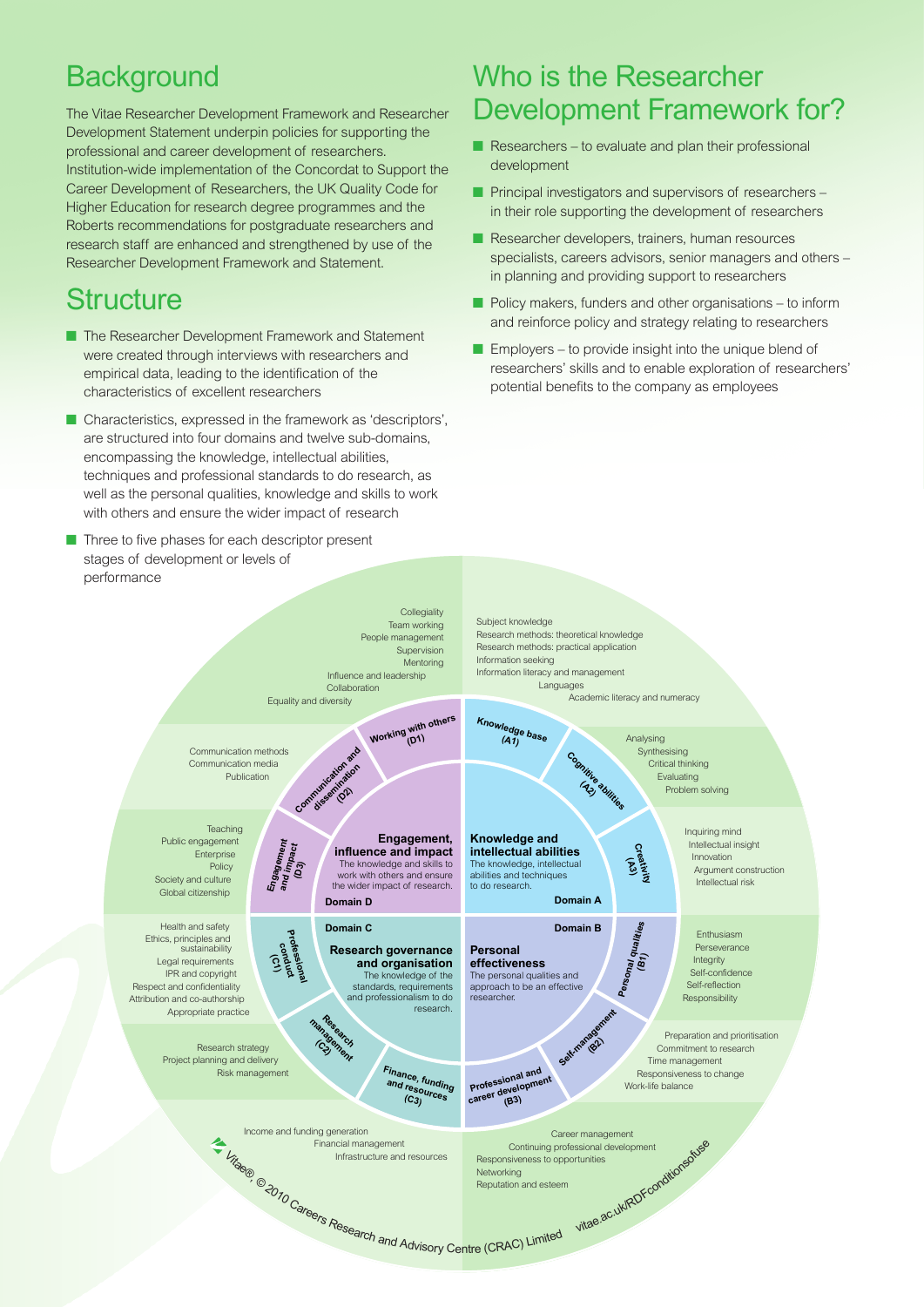### Careers specialists using the Researcher Development Framework say:

" **The Researcher Development Framework is <sup>a</sup> welcome addition to the range of career development tools available to careers professionals providing support to researchers in higher education, and it will help practitioners to develop their work with this client group.** "

**Josie Grindulis, Chair of the AGCAS Research Staff Task Group**

"**<sup>I</sup> find using the career management descriptors extremely valuable in careers workshops for early stage postgraduate researchers as it clearly sets out the need for them to take ownership of their own career progression but also to seek out appropriate support and guidance. The Researcher Development Framework helps me to make career theory a practical reality for researchers.** "

**Clare Jones, Senior Careers Advisor, University of Nottingham**

" **Succeeding in academia is increasingly competitive and perplexing for early career researchers. The Researcher Development Framework offers a clear and manageable breakdown of what's required. At a recent postdoc conference on academic careers, the Researcher Development Framework was warmly received by our researchers. It encourages them in a realistic manner.** "

**Dr. Anne Forde, Careers Adviser for Life Science Postdocs, University of Cambridge**

#### **The on-line Researcher Development Framework Professional Development Planner**

|                          | <b>Researcher Development Framework</b>     | <b>Researcher</b><br>vitae<br><b>Development</b><br><b>Framework</b>                                                                                                              |
|--------------------------|---------------------------------------------|-----------------------------------------------------------------------------------------------------------------------------------------------------------------------------------|
| <b>Domain A</b>          | <b>Knowledge and intellectual abilities</b> | This demain contains the knowledge and intellectual abilities needed to be able<br>to complete accordant research.                                                                |
| Dereche B                | <b>Personal effectiveness</b>               | This domain continue the personal qualities, cause and self-management skills.<br>mg.cod to take quescritip for and control of profectional development.                          |
| <b>Detective</b>         | Research organisation and governance        | This domain contains the knowledge of the standards, requirements and<br>professional conduct that are reached for the whechive management of research.                           |
| Deposits D               | Communication, influence and inpact         | This domain contains the knowledge, circleratoricing and stella meded to<br>engage with influence and impact on the academic, ascue, cultural, economic<br>and himselve continut. |
| <b>Report</b>            |                                             |                                                                                                                                                                                   |
| Ties to "guide           |                                             | Before using the Professional Quvalopment Planner, download<br>this file and save it on your computer. Also watch our screencast                                                  |
| <b>United receivings</b> |                                             | video on how to get the most from the planner.<br>soon state an us vriplanner.                                                                                                    |
| Glennary                 |                                             |                                                                                                                                                                                   |

#### **[www.vitae.ac.uk/rdfplanner](http://www.vitae.ac.uk/rdfplanner)**

" **The UKRSA promotes the Researcher Development Framework Professional Development Planner as a useful tool to help focus researchers on their career development. UKRSA encourages local research staff associations in organising sessions for researchers to share their own experiences using the Professional Development Planner. It provides an excellent basis for identifying shared needs for careers and professional development whilst providing the basis for seeking additional support.** "

**The UK Research Staff Association (UKRSA)**

### Stakeholders say:

" **The Researcher Development Framework provides researchers with a tool to use to help identify their transferable skills, strengths and capabilities and how to develop them. All of which are relevant to a range of careers and extremely valued by employers.** "

**Jackie Wilbraham, R&D Science Policy Director, AstraZeneca**

" **The Researcher Development Framework provides a fantastic way for research staff to consider their professional and career development alongside other performance criteria. Individual research staff will find using the framework to review strengths and priorities really useful as preparation for conversations about career opportunities.** "

**Guy Gregory, HR Director, University of Bristol, Universities Human Resources (UHR)**

" **The Vitae Researcher Development Framework provides <sup>a</sup> valuable mechanism to increase institutions' capabilities to develop world-class researchers. It provides a strong basis for the delivery of the principles of the Concordat to Support the Career Development of Researchers and the QAA Code of Practice for research degree programmes.** "

**Professor April McMahon, Vice-Chancellor and Chair, External Advisory Group, Researcher Development Framework**

Research Councils UK have fully endorsed the Researcher Development Statement.

In their Statement of Expectation, the **Engineering and Physical Sciences Research Council (EPSRC)** refer to the Researcher Development Statement. Researchers are expected:

- "**to develop the higher-level capabilities as outlined in the Researcher Development Statement.<sup>11</sup>**<br>(e **Riotechnology and Riological Science**
- The **Biotechnology and Biological Sciences Research Council (BBSRC)** acknowledges the Researcher Development Statement in their Doctoral Training Partnerships:
- " **BBSRC also supports the development by Vitae of the Researcher Development Statement, which outlines the areas of professional development that research organisations should be addressing in their training programmes.** "
- " **The Researcher Development Statement offers <sup>a</sup> valuable framework of knowledge and skills that research staff will need to meet a variety of career challenges. It assists institutions in their implementation of the principles of the Concordat and will help them continue to develop their research staff at all levels.** "

**Professor Sir Ivor Crewe, Chair, Concordat Strategy Group**